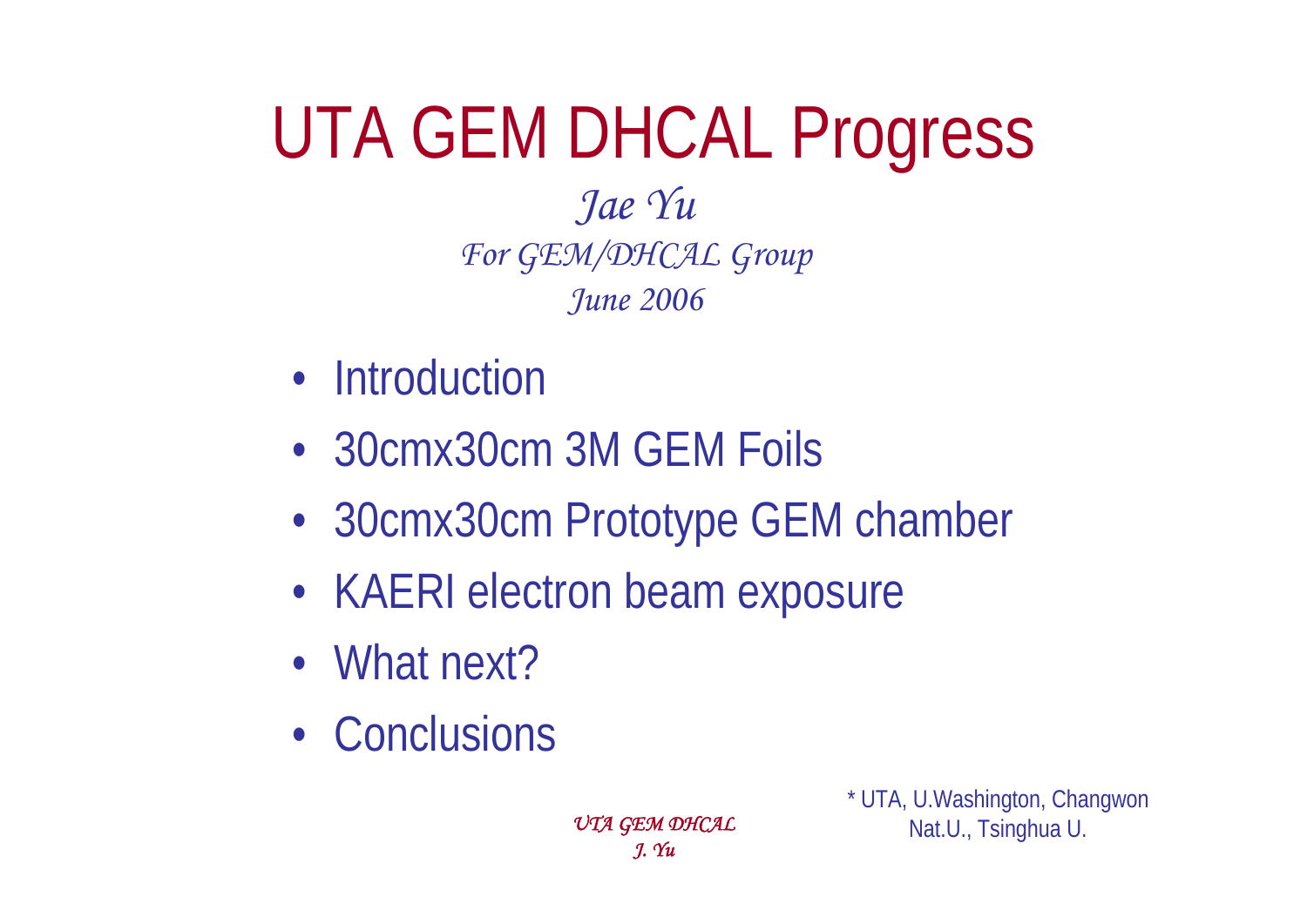# Why GEM's?

- Flexible configurations: allows small anode pads for high granularity.
- •Robust: survives  $\sim$  10<sup>12</sup> particles/mm<sup>2</sup> with no changes.
- Fast: based on electron collection, ~few ns rise time.
- •Uses simple gas (Argon/CO2) – no long-term issues.
- •Runs at low HV (~400V across a foil).
- Stable operation.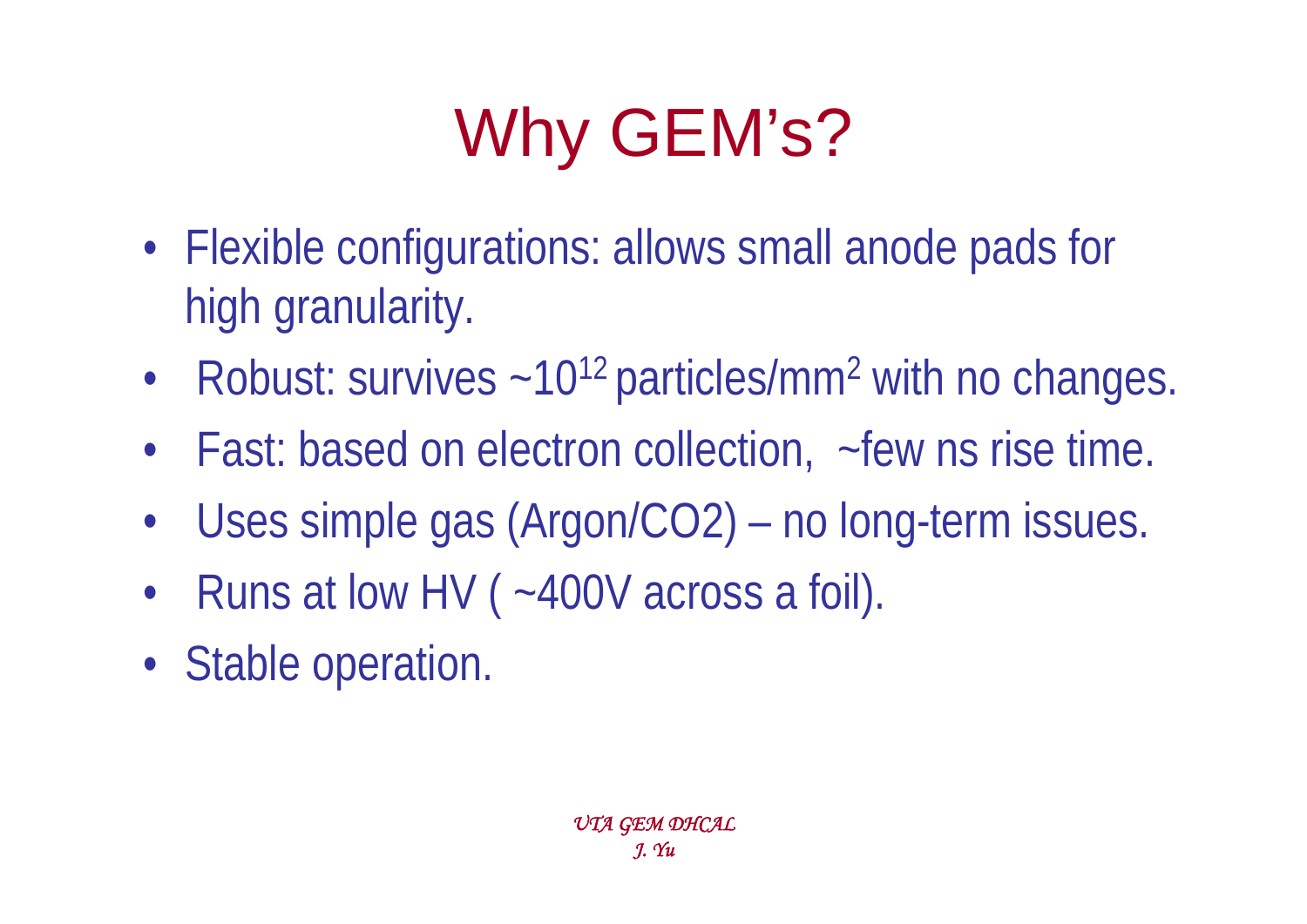## GEM-based Digital Calorimeter Concept

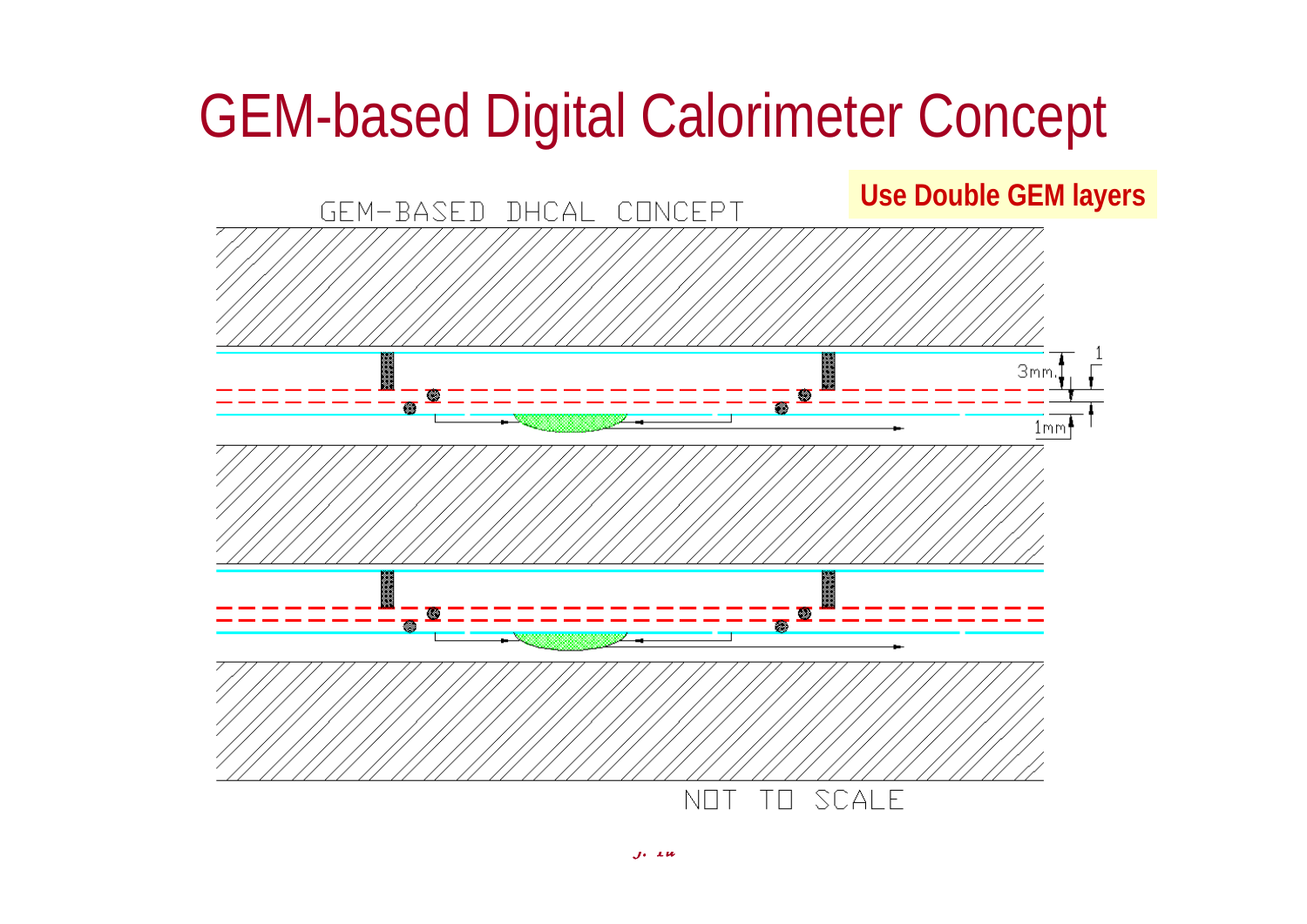## GEM – Operation



Fig. 1: Schematics of a double-GEM detector.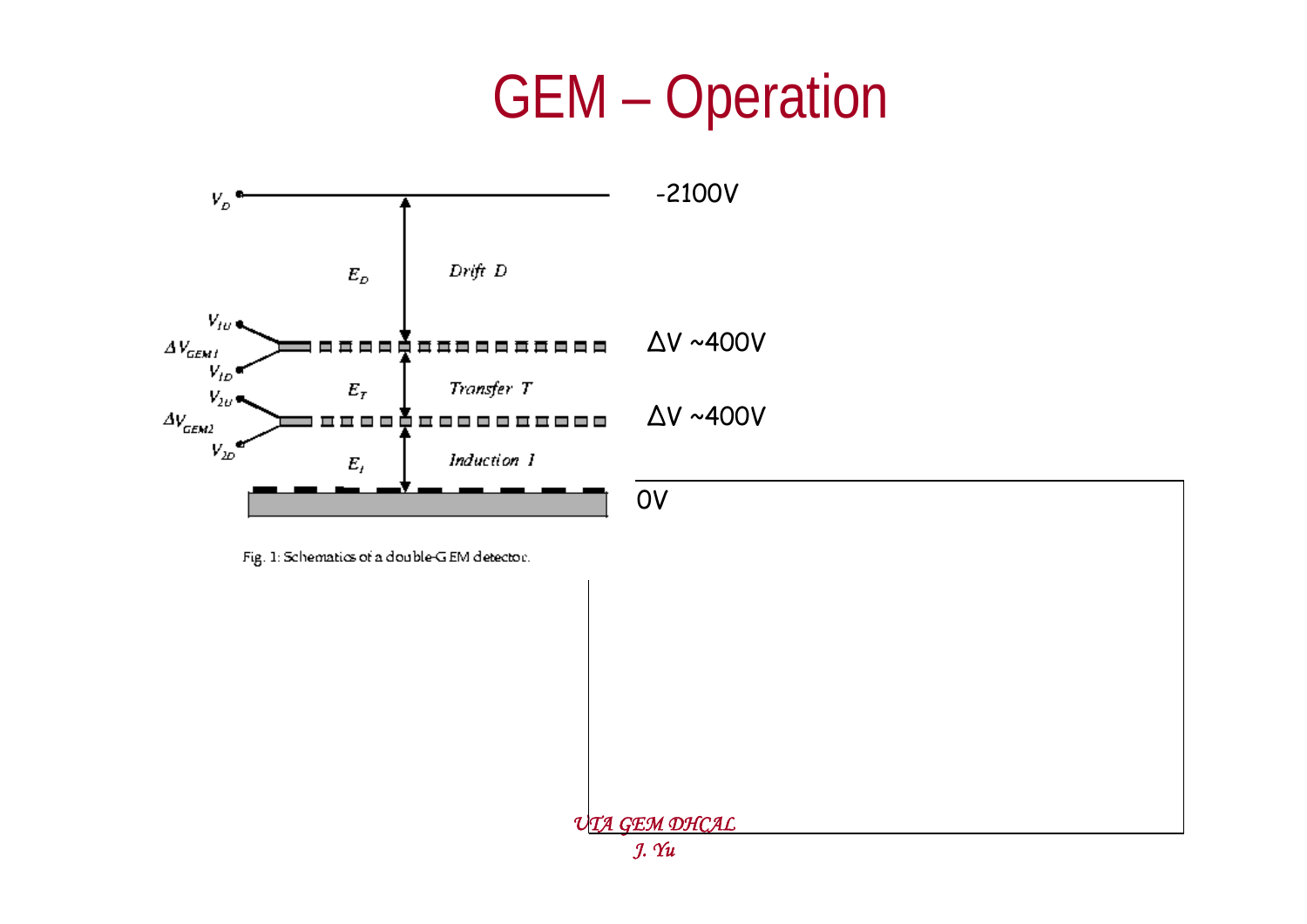# GEM Foils From 3M

- 30cm x 30cm foils made with three types of coating:
	- –Bare copper
	- –"organic polymer" coating
	- –gold plating
- HV tests made on all three types
	- Prefer to use the uncoated foils.
- $\bullet$ New 30cm x 30cm chambers will be built w/ uncoated foils
- • 3M is setting up a formal internal project to develop larger foils for the  $1m<sup>3</sup>$  prototype stack
	- –30x30cm2 foil did not require 3M process modification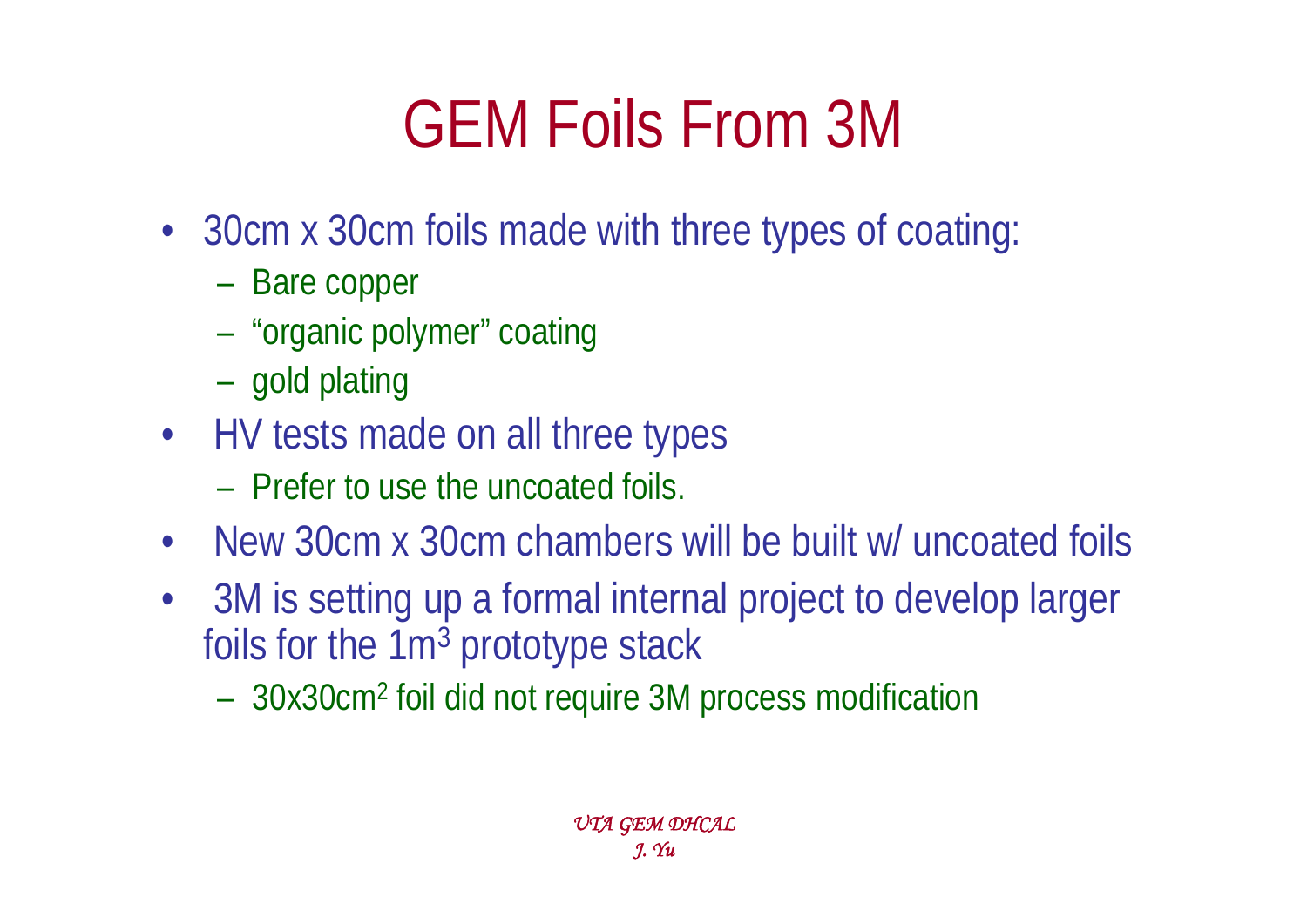## 30cm x 30cm 3M GEM foils

12 HV sectors on one side of each foil.



Magnified section of a 3M GEM foil.



*UTA GEM DHCAL* **HV Sector Boundary**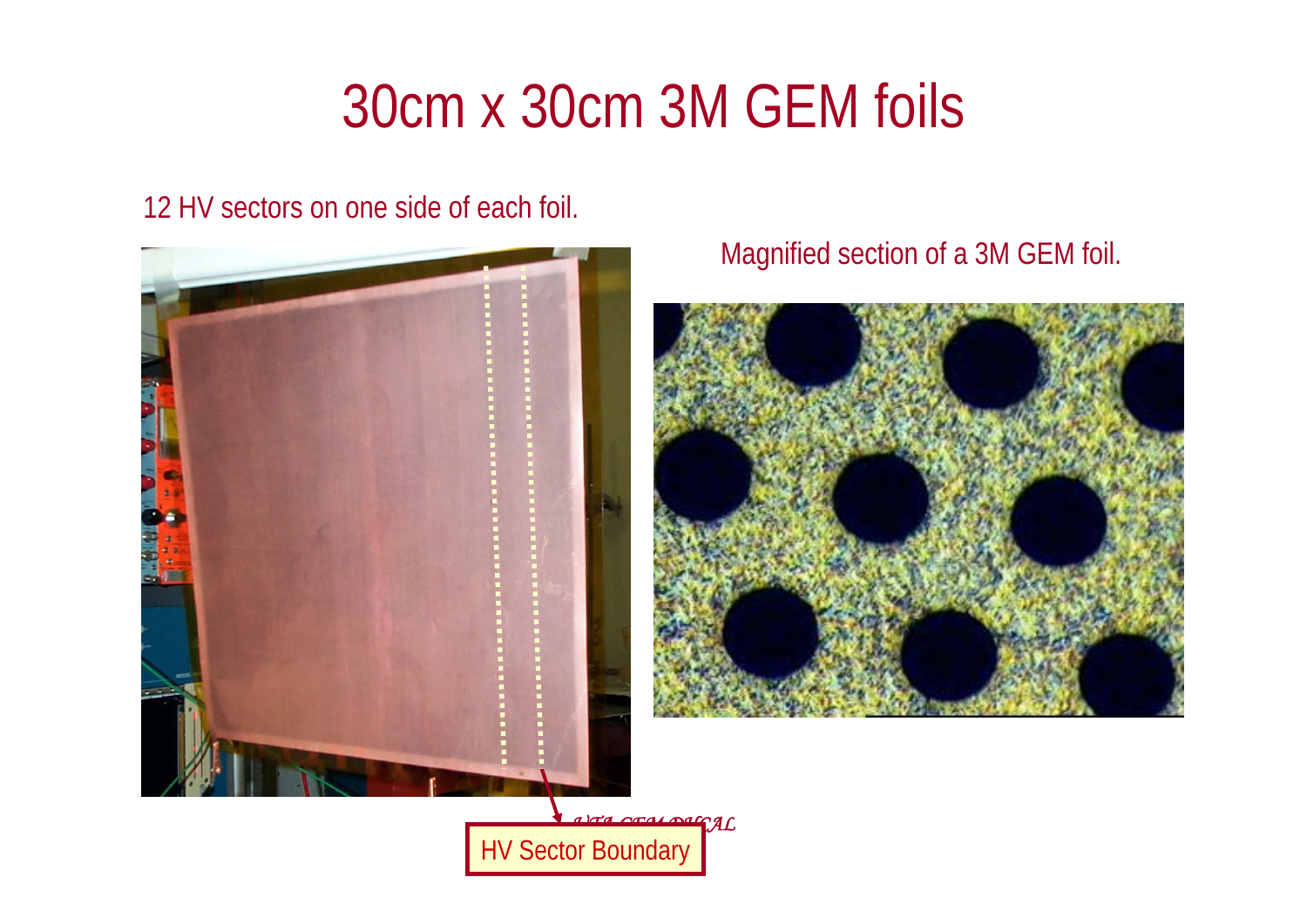## HV Tests on 30cmx30cm 3M GEM foils



20 40 60 80 100 120 | 7891011 settle at 20 – 70nA and take longer to settle

12

*UTA GEM DHCAL J. Yu*

Tim e (sec)

 $\Omega$ 

0

50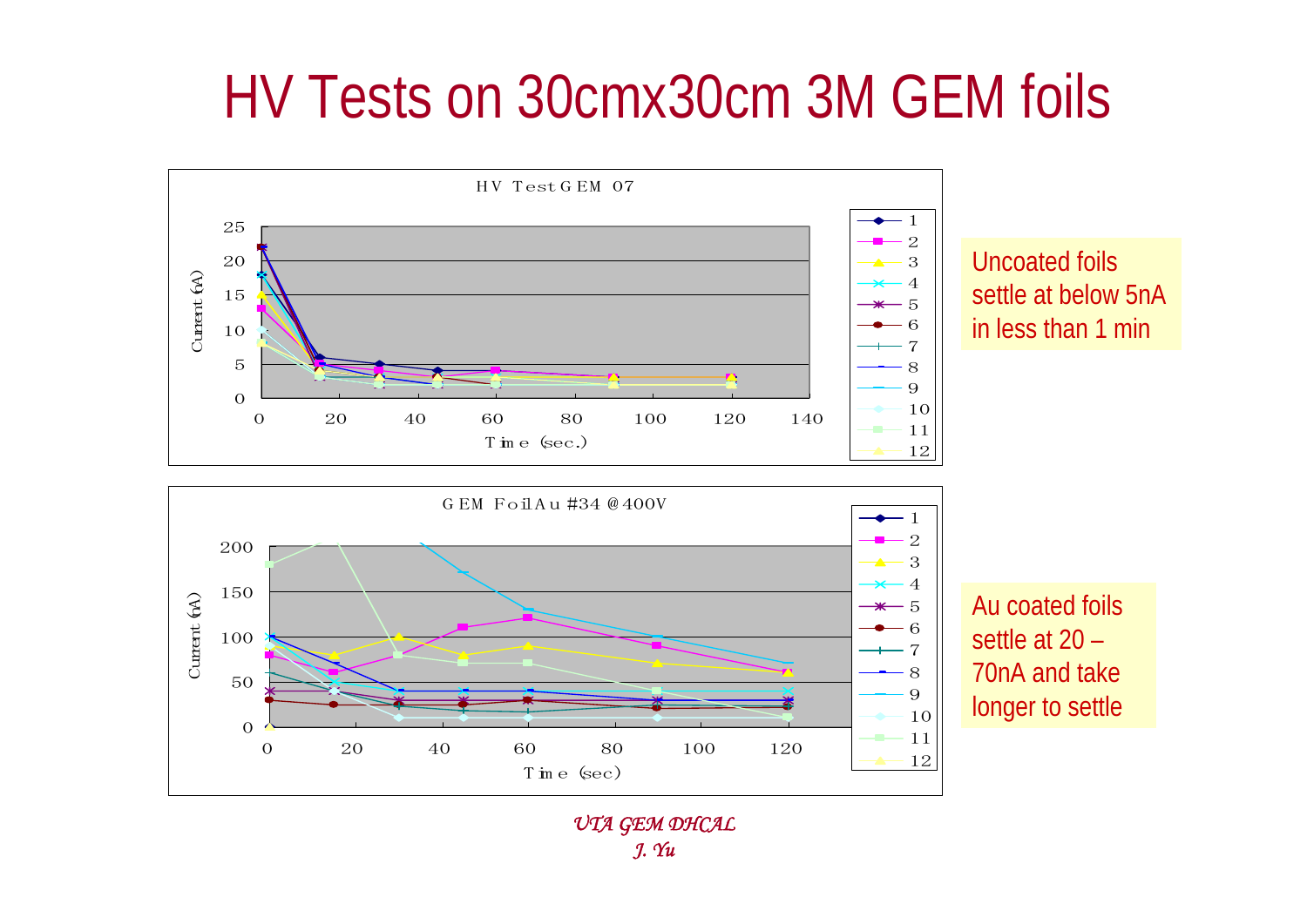## 30cm x 30cm GEM Chamber Development

- Foils HV tested and certified
- Jigs made to mount foils, stack chamber.
- • Initial multilayer 30cmx30cm anode board made to work w/ Fermilab QPA02-based preamp cards
- Verify aspects of chamber operation:
	- –**Stability**
	- –pulse characteristics (cf. 10cm x 10cm chamber using CERN foils)
- Exposed at 10MeV electron beams at Korea/KAERI beam tests in May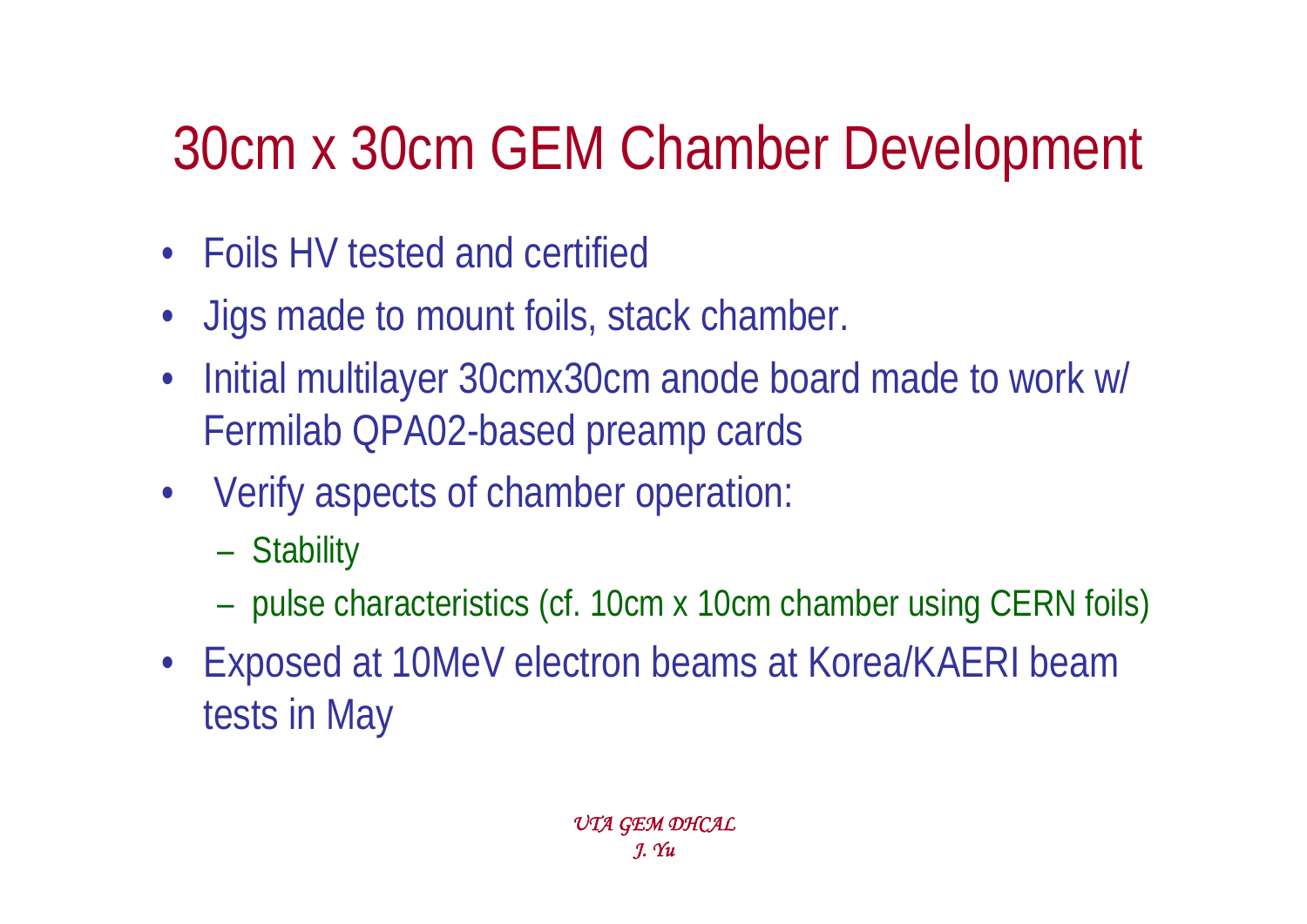## GEM Foil Frame Mounting Jig

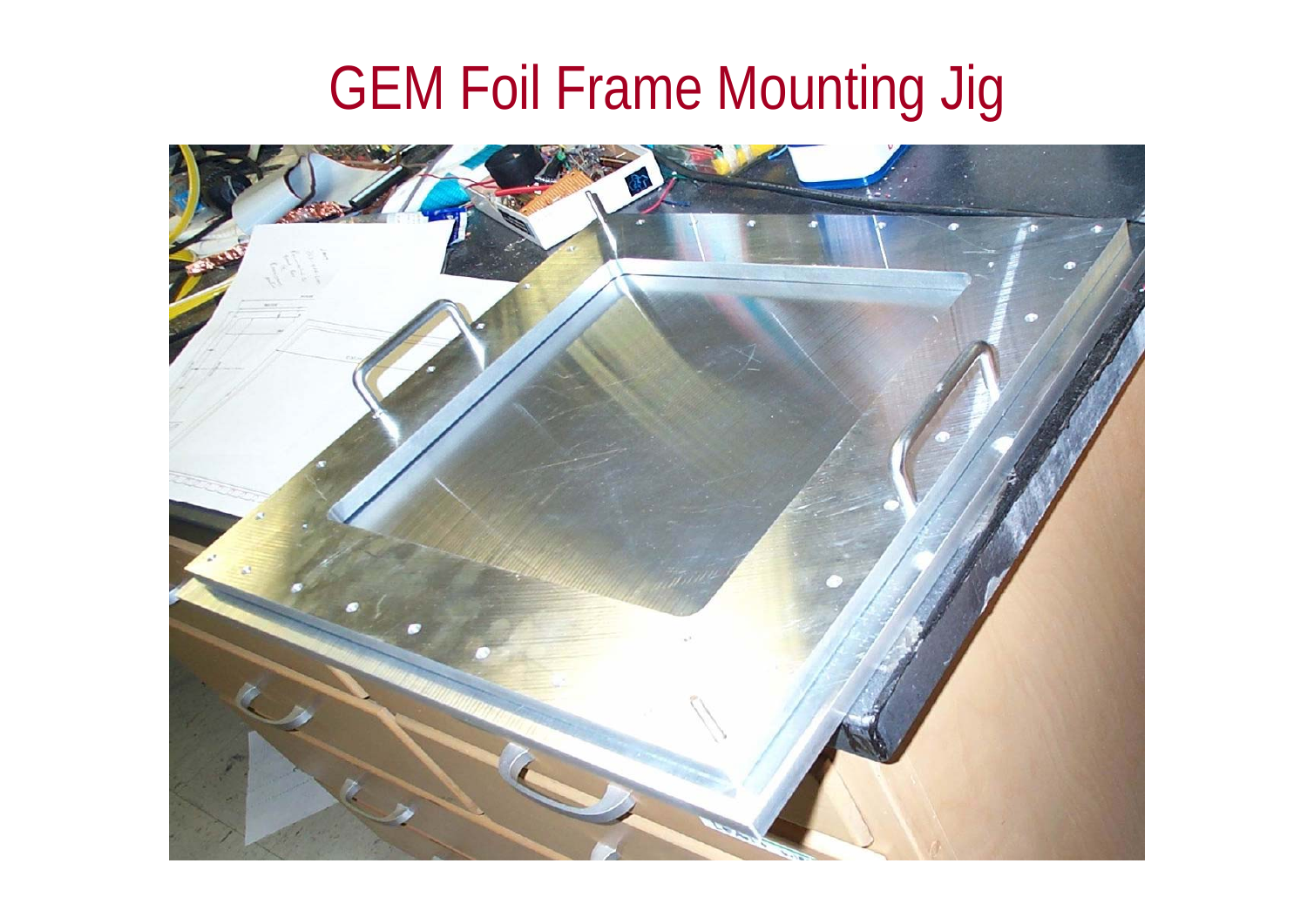#### Anode Board & Preamp for 30cm x 30cm Chamber

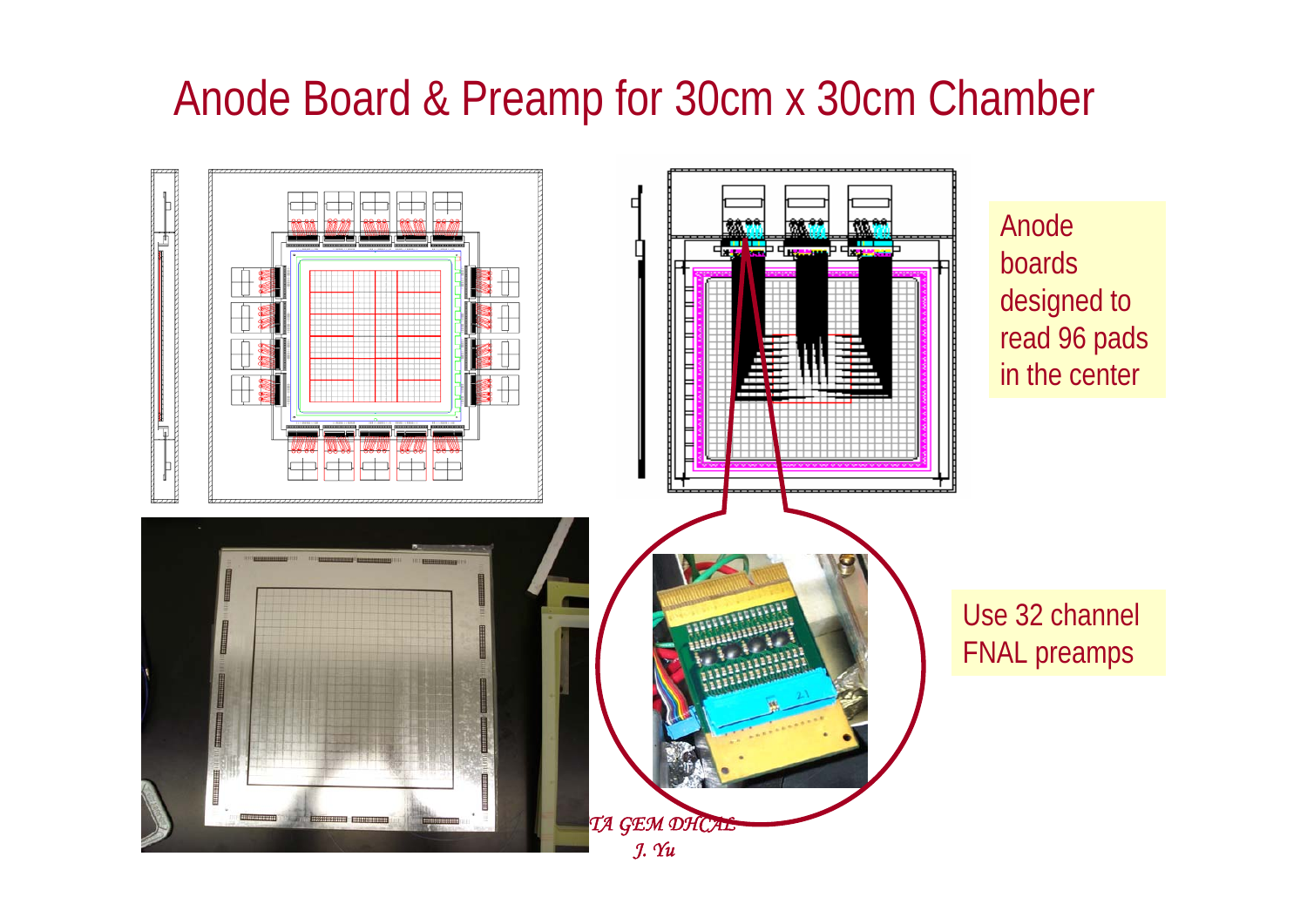### 30cm x 30cm GEM Chamber for KAERI Beam Exposure





*UTA GEM DHCAL J. Yu*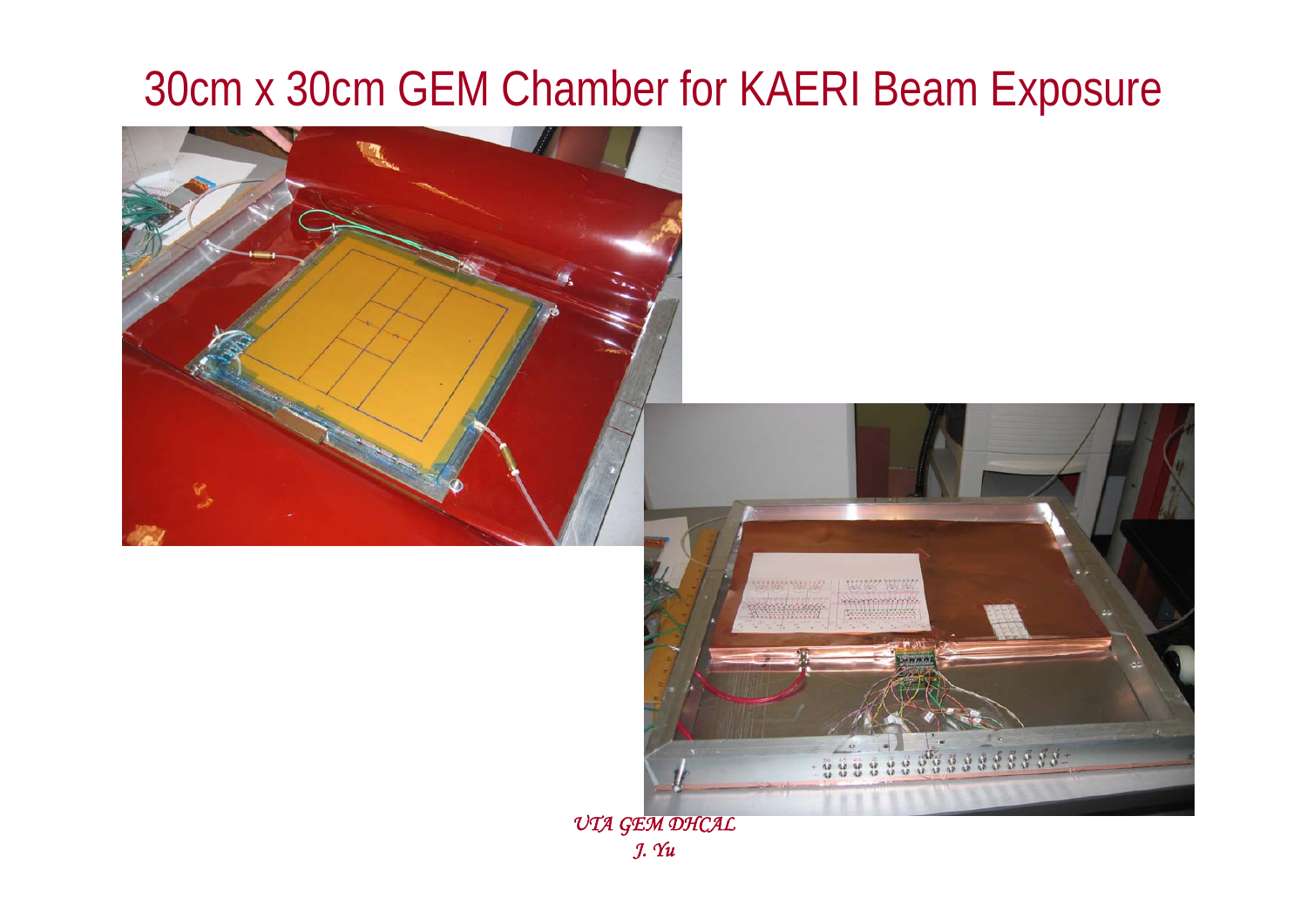## 30cmx30cm D-GEM Detector Signal

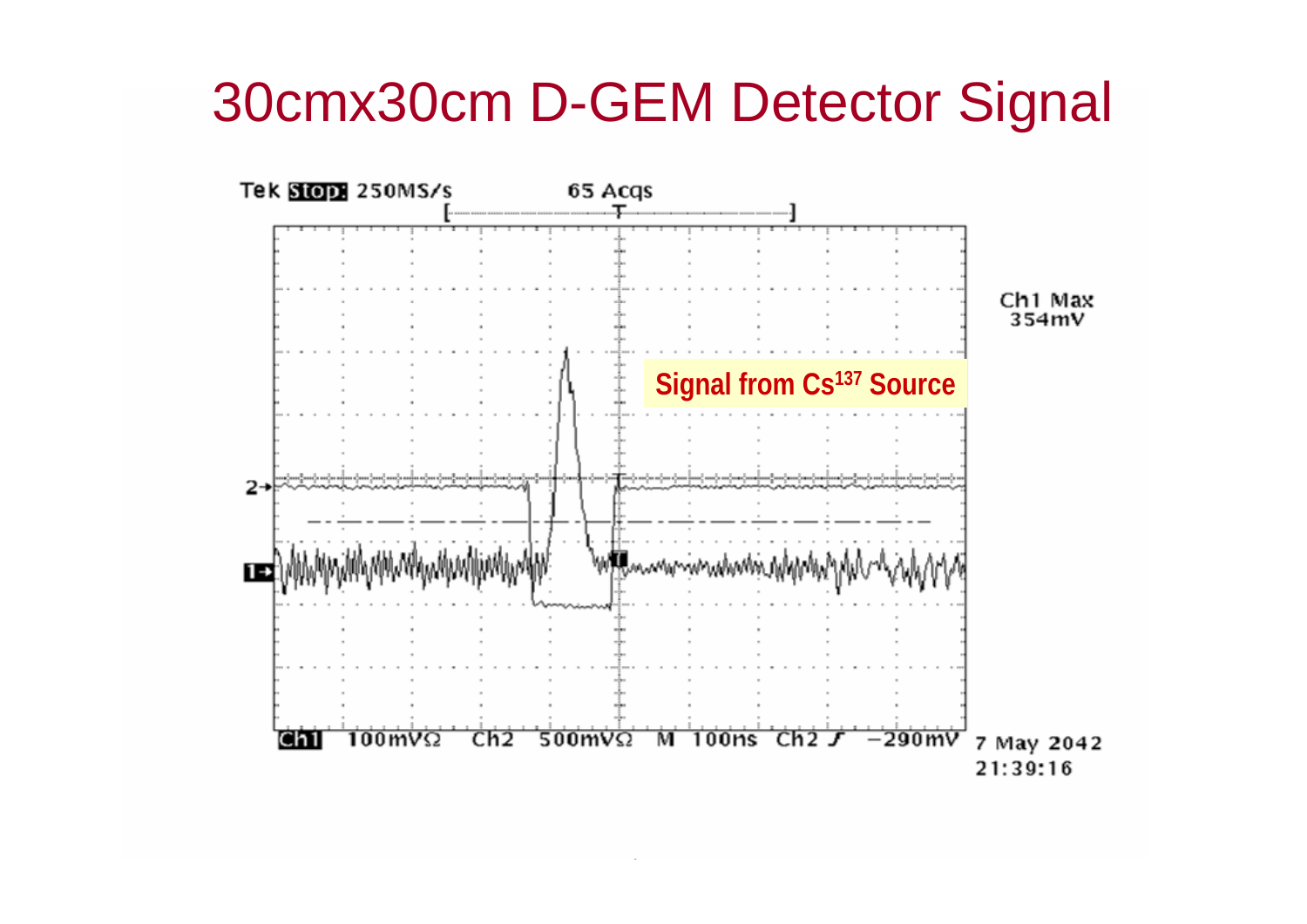$0.3 - 2$  MeV

#### KAERI Low-Med E Exposure Facility

지하 : 330평 지상 : 170평 총 면적 : 500평

 $2~10$  MeV

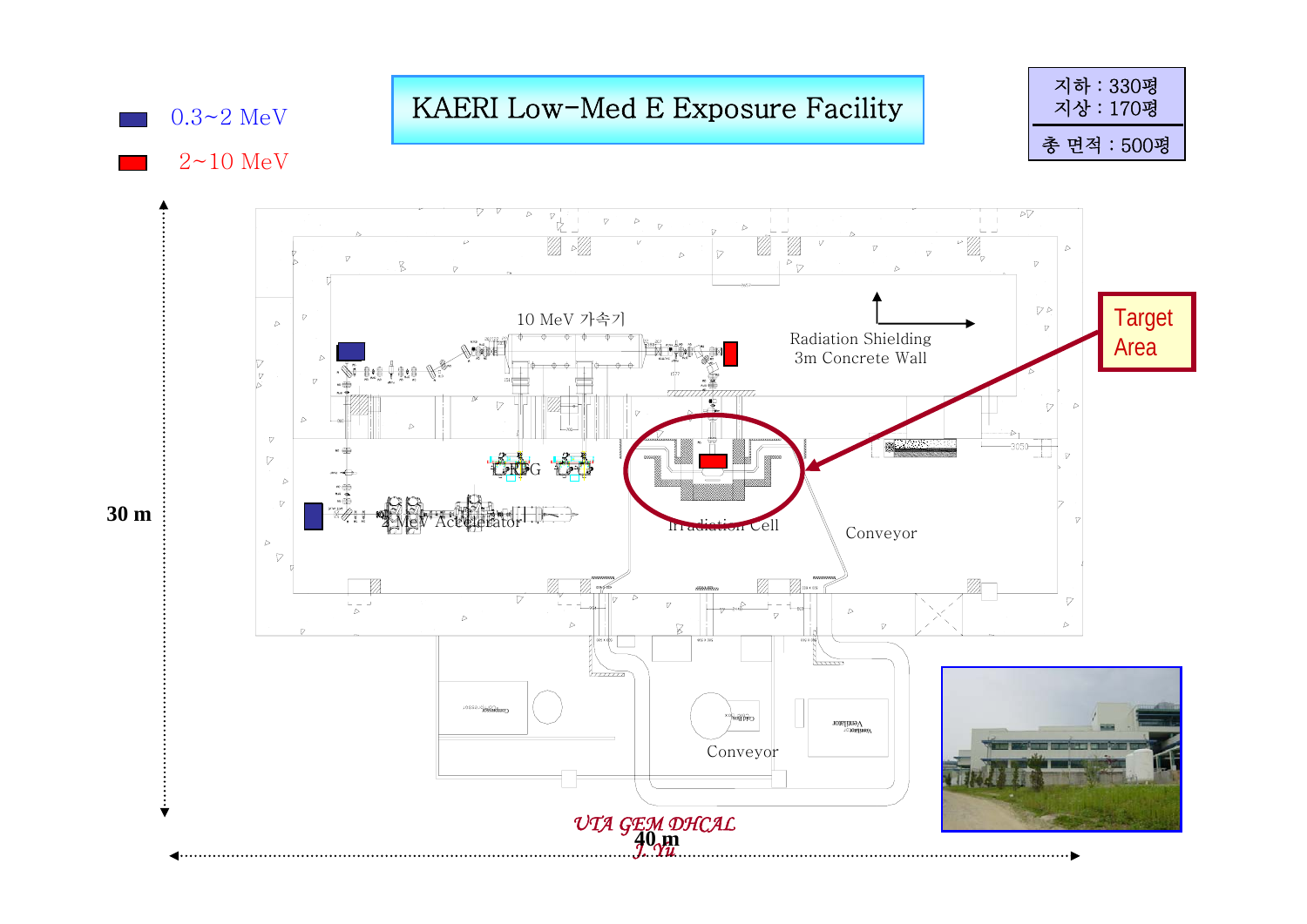## UTA GEM Chamber in KAERI Electron Beam



e- beam: 1010 particles in 30ps pulse ~every 43μ<sup>s</sup>

Scans 4cmx60cm area every 2 seconds

4-pad area (2cm x 2cm) exposed to scanning beam for ~2000 sec.



G10 boards in the exposed area discolorized. But no damage to the GEM foils

*UTA GEM DHCAL J. Yu*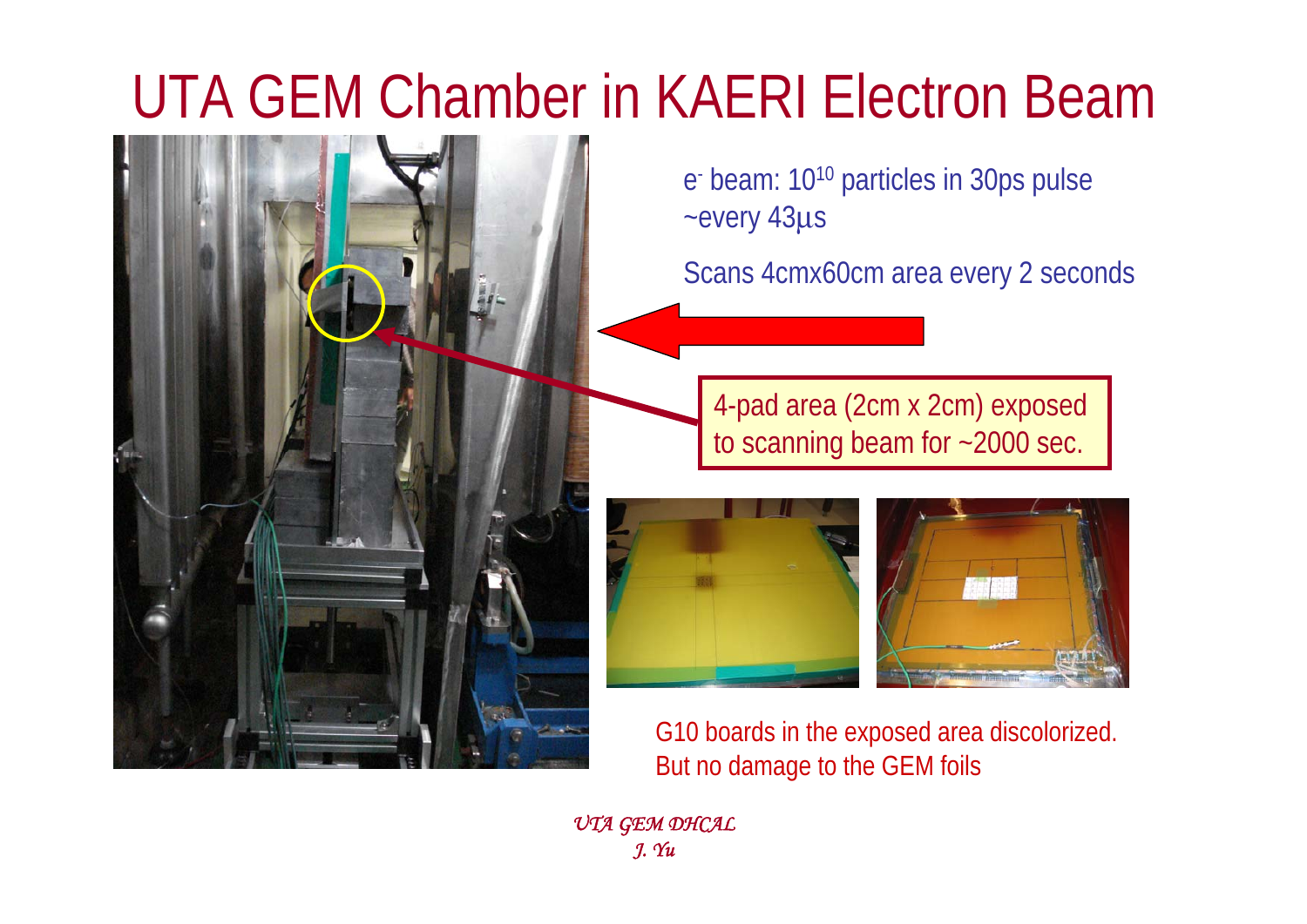## UTA GEM-DHCAL Beam Exposure

- Beam scans ~600mm x 40mm area every 2 sec, with 30ps pulse of 10<sup>10</sup> e-/pulse over a 5 cm<sup>2</sup> area  $\rightarrow$  ~10<sup>9</sup> e-/sec on an anode pad.

-Total exposure ~2000sec

 $\rightarrow$ Estimate ~2 x 10<sup>12</sup> e<sup>-</sup>/pad ( ~ 1.6 x 10<sup>-2</sup> mC/mm<sup>2</sup>)<br>accumulation

 $\rightarrow$  GEM chamber continued normal operation.



-Much above total hits/10y/pad at ILC

- Much below any damage region for decrease in gain.

Fig. 3. Previous aging measurement of a double-GEM detector with  $Ar$ - $CO<sub>2</sub>$  (70:30): effective gain versus accumulated charge  $dO/dA$ .

*UTA GEM DHCAL J. Yu*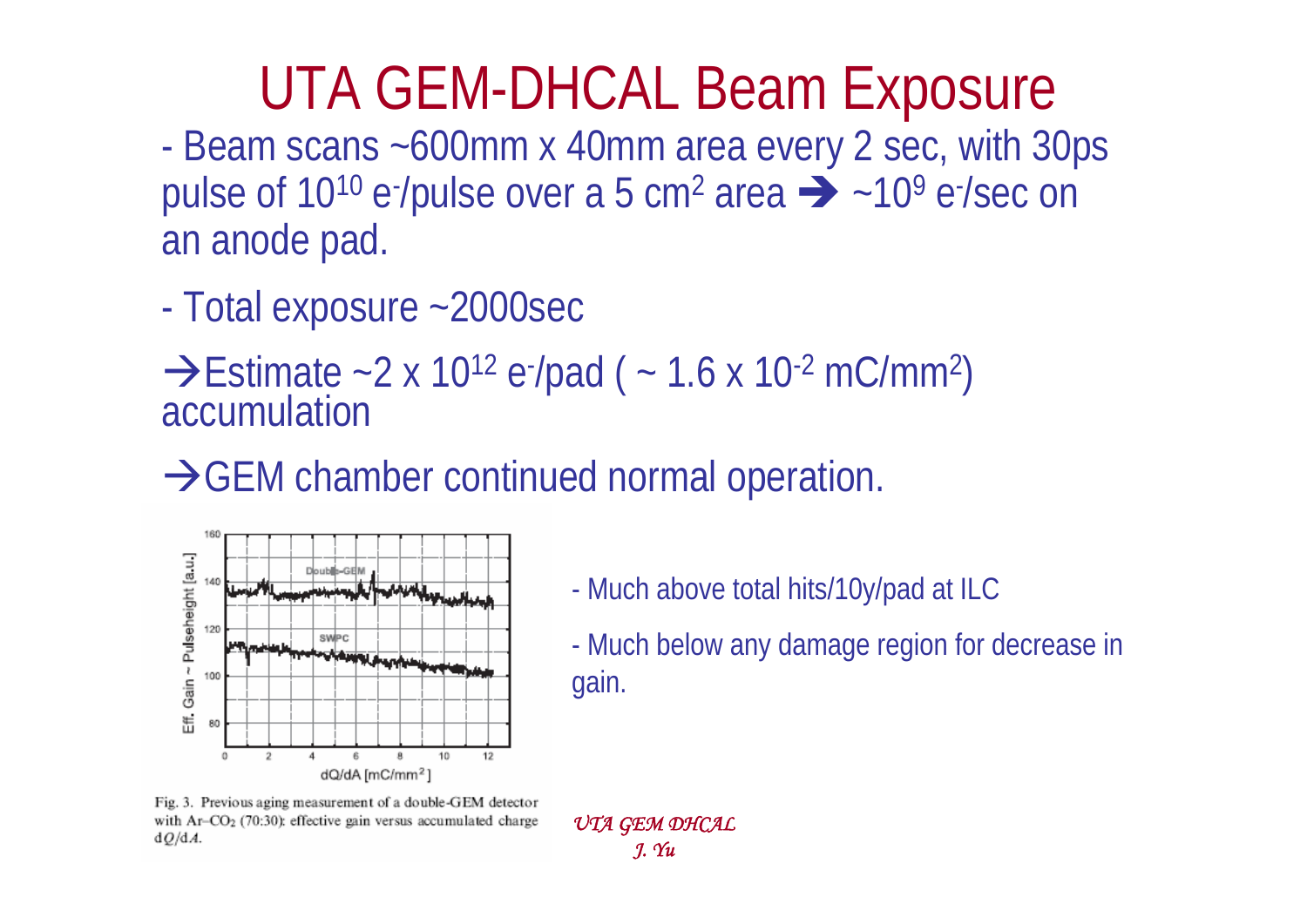## KAERI Beam Exposure Results



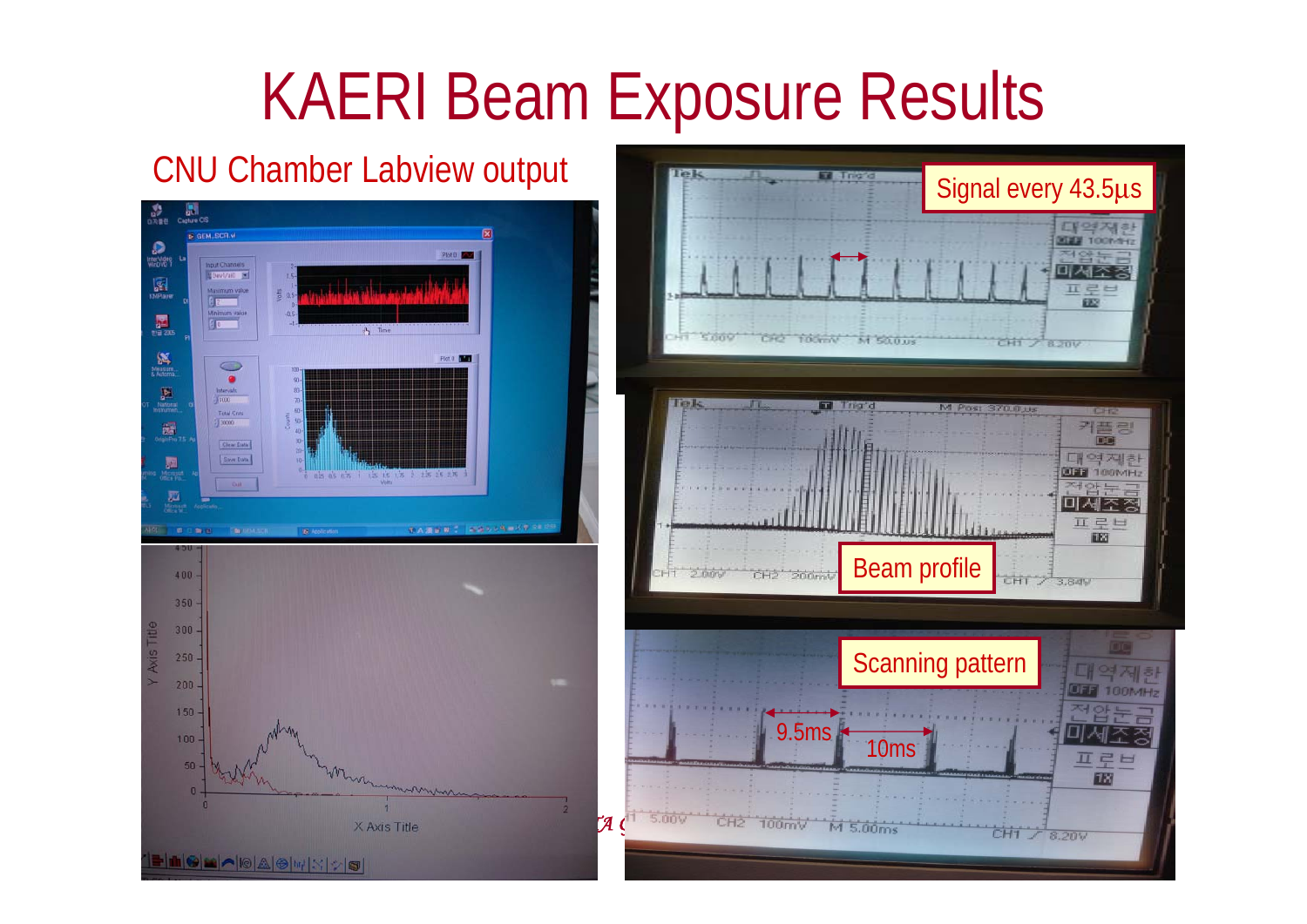# What next?

- Fall 2006: Prototype test at FNAL
	- and the state of the state of Much reasonable beam intensity
	- Two additional 30cmx30cm chambers
		- Use FNAL preamp+100channel PCI based ADC
- Early 2007: Slice test at FNAL
	- Joint with RPC
	- –Read out using DCAL and kPix chips
	- Use two 30cmx30cm chambers
	- – Working on developing 1mx30cm foils for sections of 1m<sup>3</sup> prototype
		- If 3M develops larger foils in time, we might try them out.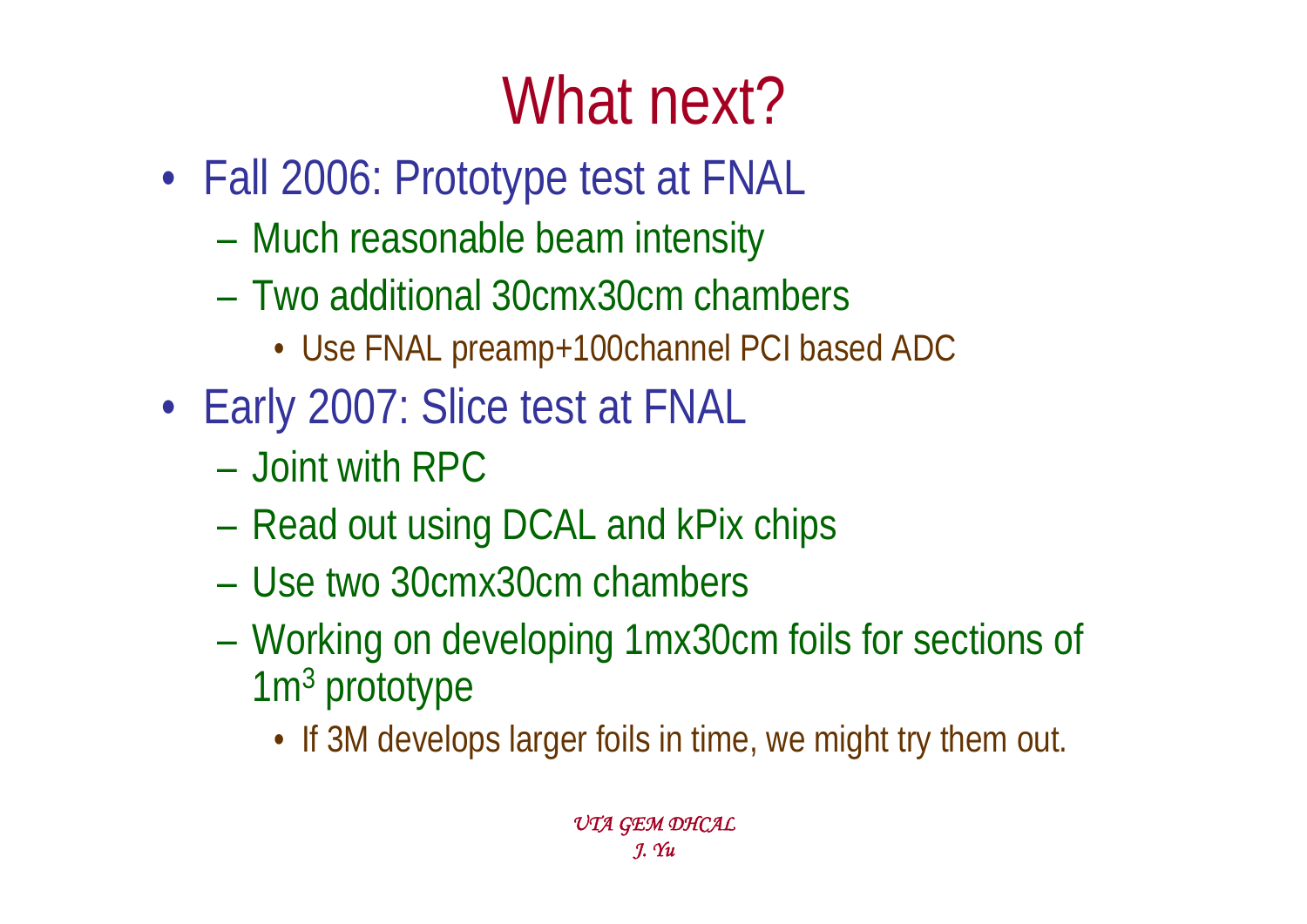# What next?

- Mid 2007
	- **However, Marketing Committee** Large anode board test
	- **Holland Committee** Start producing GEM chambers for 1m<sup>3</sup> prototype if funding allows
	- – Numerous tests, including beam tests, as the large chambers get produced
- • Late 2007/early 2008
	- –Completion of 1m<sup>3</sup> stack
	- and the state of the state of Beam test w/ full depth in 2008